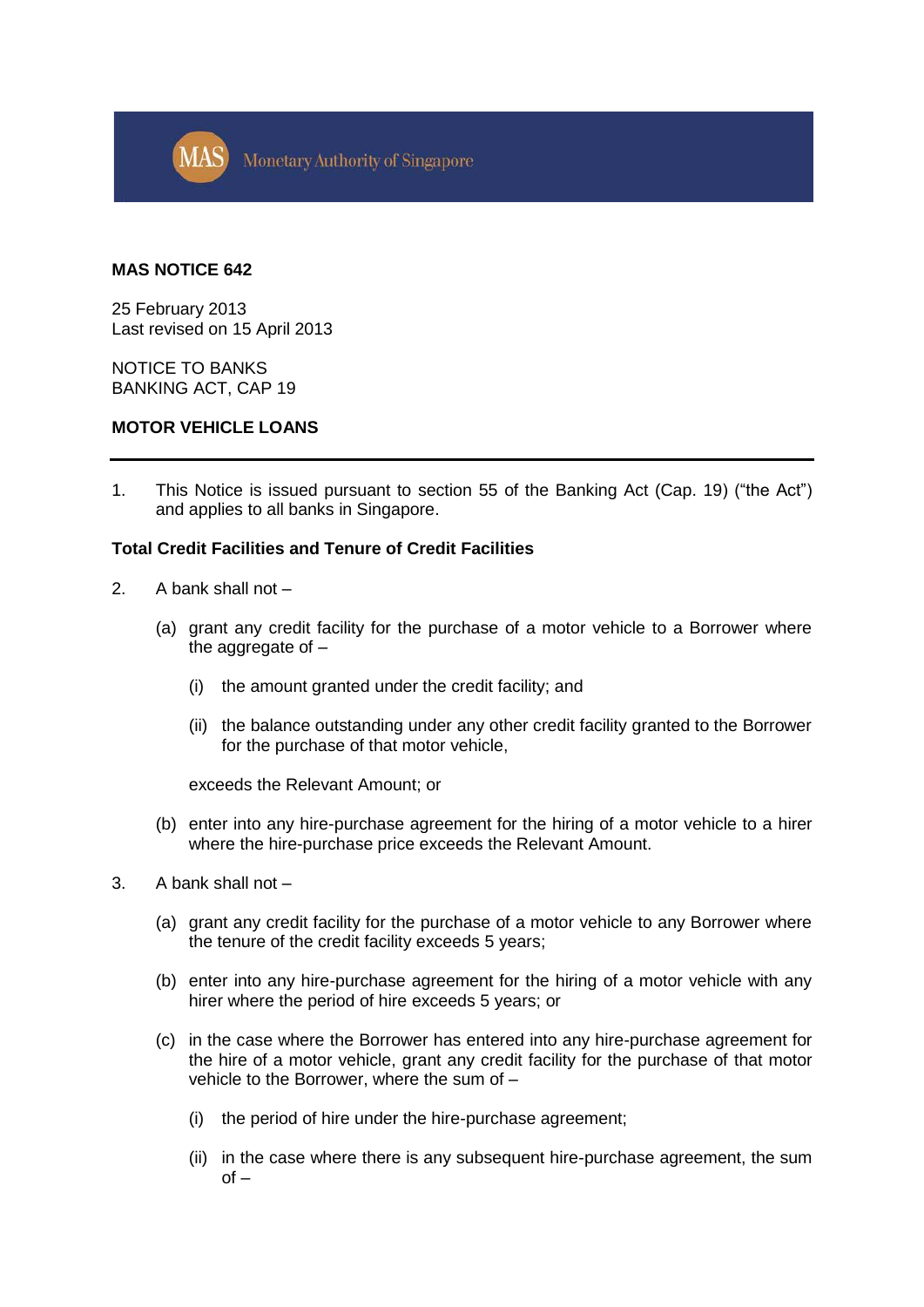- (A) the period of hire under the subsequent hire-purchase agreement; and
- (B) the period between the date the subsequent hire-purchase agreement is entered into and the date the first hire-purchase agreement was entered into for the hire of the motor vehicle; and
- (iii) the tenure of the credit facility,

exceeds 5 years.

# **Purchaser's or Hirer's Contribution**

- 4. A bank shall not disburse monies under any credit facility for the purchase of a motor vehicle or enter into any hire-purchase agreement for the hiring of a motor vehicle, unless the Borrower or hirer, as the case may be, has paid out of monies not obtained through any credit facility, a sum not less than the difference between –
	- (a) the purchase price of the motor vehicle; and
	- (b) the Relevant Amount.
- 5. A bank which
	- (a) grants a credit facility to any company; or
	- (b) has granted a credit facility to any company, where such credit facility has not been fully utilised,

for the purpose of enabling the company to –

- (a) grant a credit facility to any of its customers for the purchase of a motor vehicle; or
- (b) enter into a hire-purchase agreement with any of its customers for the hiring of a motor vehicle,

shall take reasonable steps to ensure that the company complies with paragraphs 2, 3 and 4 in respect of such credit facilities granted or hire-purchase agreements entered into by the company, as if the company is a bank, which shall include obtaining a written declaration from the company that the company will comply with paragraphs 2, 3 and 4 in respect of such credit facilities granted or hire-purchase agreements entered into by the company with its customers, as if the company is a bank.

[MAS Notice 642 (Amendment) 2013]

### **Verification by the Bank**

### *Declaration*

- 6. A bank granting a credit facility for the purchase of a motor vehicle shall obtain a written declaration from the Borrower on –
	- (a) whether the Borrower received any discount, rebate or any other benefit from the vendor or any other person which has the effect of reducing the True Purchase Price and the amount of such discount, rebate or benefit, as the case may be; and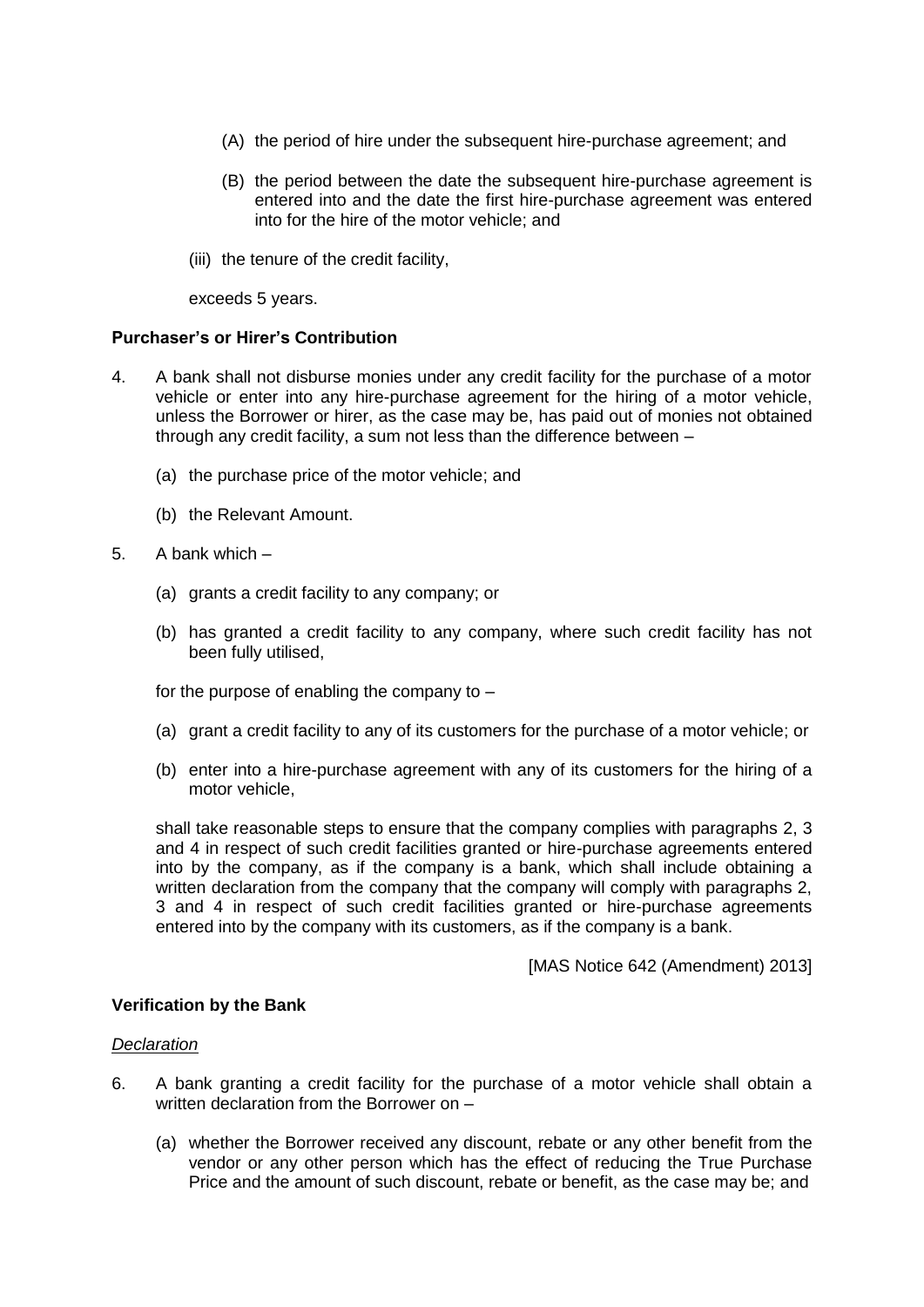- (b) whether the Borrower has obtained any other credit facility for the purchase of the motor vehicle, and if so, the amount of such credit facility.
- 7. A bank entering into a hire-purchase agreement for the hiring of a motor vehicle shall obtain a written declaration from the hirer on whether the hirer has obtained any credit facility for the hiring of the motor vehicle, and if so, the amount of such credit facility.

## *Checks with Credit Bureaus*

- 8. Prior to granting a credit facility for the purchase of a motor vehicle or entering into a hire-purchase agreement for the hiring of a motor vehicle, as the case may be, a bank shall conduct or cause to be conducted, comprehensive checks with one or more credit bureaus, on the information held by such parties, to –
	- (a) verify the information obtained in the declaration from the Borrower under paragraph 6(b) or the hirer under paragraph 7, as the case may be;
	- (b) assess the credit-worthiness of the Borrower or the hirer, as the case may be; and
	- (c) comply with paragraphs 2 and 4.

### *Other Reasonable Steps*

1

- 9. For the purpose of determining the Relevant Amount, a bank shall obtain documentary evidence to verify, where applicable, –
	- (a) the date of the agreement to purchase the motor vehicle or the date on which the Borrower or hirer successfully bids for a COE, as the case may be;
	- (b) the open market value of the motor vehicle;
	- (c) the date of first registration of the motor vehicle outside Singapore and the date of first registration of the motor vehicle in Singapore<sup>1</sup>; and
	- (d) the date on which the motor vehicle has its current registration temporarily transferred<sup>2</sup>.

[MAS Notice 642 (Amendment) 2013] [MAS Notice 642 (Amendment 2) 2013] [MAS Notice 642 (Amendment 3) 2013]

# **Re-financing Facilities and Subsequent Hire-Purchase Agreement**

10. For the avoidance of doubt, paragraphs 2 to 7, 8(a), 8(c) and 9 shall not apply to a Refinancing Facility and a subsequent hire-purchase agreement.

<sup>1</sup> The date of first registration of the motor vehicle outside Singapore and the date of first registration of the motor vehicle in Singapore, which are also known respectively as the "original registration date" and "first registration date", can be found on the website www.onemotoring.com.sg.

<sup>2</sup> Information on the temporary transfer of a motor vehicle can be obtained by the Borrower or hirer, as the case may be, from a dealer of motor vehicles, who can obtain the report setting out the information for that particular vehicle from LTALink. A bank should refer to the "Temporary Ownership Start Date" stated on the report.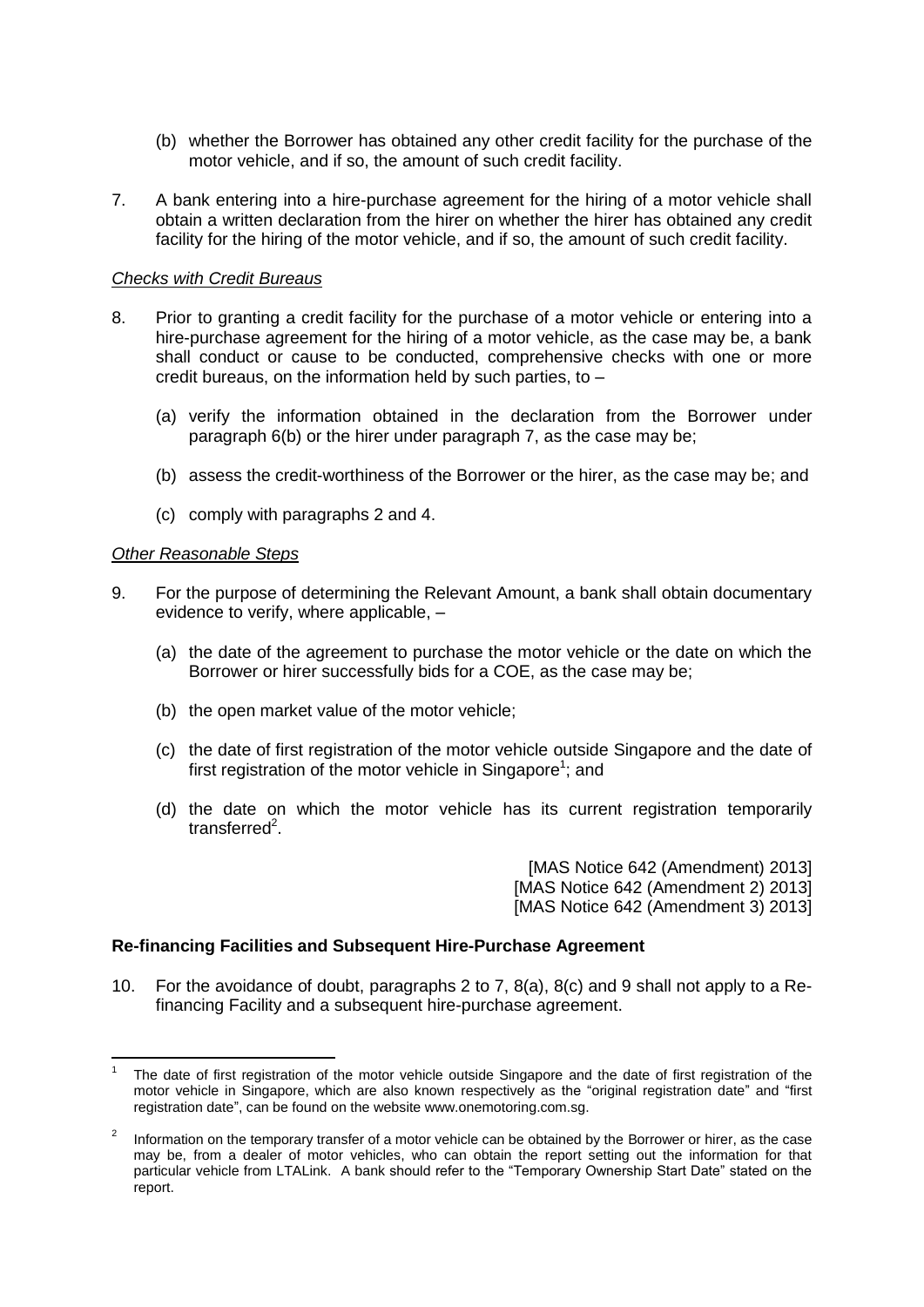- 11. Where the application date for a Re-financing Facility is on or after 26 February 2013, a bank may only grant the Re-financing Facility for the purchase of a motor vehicle where the sum of –
	- (a) the tenure of the Re-financing Facility;
	- (b) the period between the first time monies are disbursed under the Re-financing Facility and the first time monies were disbursed under the first credit facility granted to the Borrower for the purchase of that motor vehicle;
	- (c) in the case where the Borrower has entered into any hire-purchase agreement for that motor vehicle, the period of hire under the hire-purchase agreement; and
	- (d) in the case where there is any subsequent hire-purchase agreement, the sum of
		- (i) the period of hire under the subsequent hire-purchase agreement; and
		- (ii) the period between the date the subsequent hire-purchase agreement is entered into and the date the first hire-purchase agreement was entered into for the hire of the motor vehicle,

does not exceed 5 years.

- 12. Where the application date for a subsequent hire-purchase agreement is on or after 26 February 2013, a bank may only enter into the hire-purchase agreement for the hiring of a motor vehicle where the sum of –
	- (a) the period of hire under the subsequent hire-purchase agreement; and
	- (b) the period between the date the subsequent hire-purchase agreement is entered into and the date the first hire-purchase agreement was entered into for the hire of that motor vehicle,

does not exceed 5 years.

# **Excluded Facilities**

13. Paragraphs 2 to 7,  $8(a)$ ,  $8(c)$  and 10 to 12 shall not apply to  $-$ 

[MAS Notice 642 (Amendment) 2013] [MAS Notice 642 (Amendment 2) 2013]

- (a) any credit facility for the purchase of a Commercial Vehicle or a motorcycle;
- (b) any hire-purchase agreement for the hiring of a Commercial Vehicle or a motorcycle;
- (c) any credit facility granted to any dealer of motor vehicles solely for the purpose of enabling the dealer to purchase motor vehicles for sale;
- (d) any credit facility granted to any physically disabled person for the purchase of a motor vehicle or any hire-purchase agreement entered into with any physically disabled person for the hiring of a motor vehicle, as the case may be, where –
	- (i) the motor vehicle is registered in the name of the physically disabled person;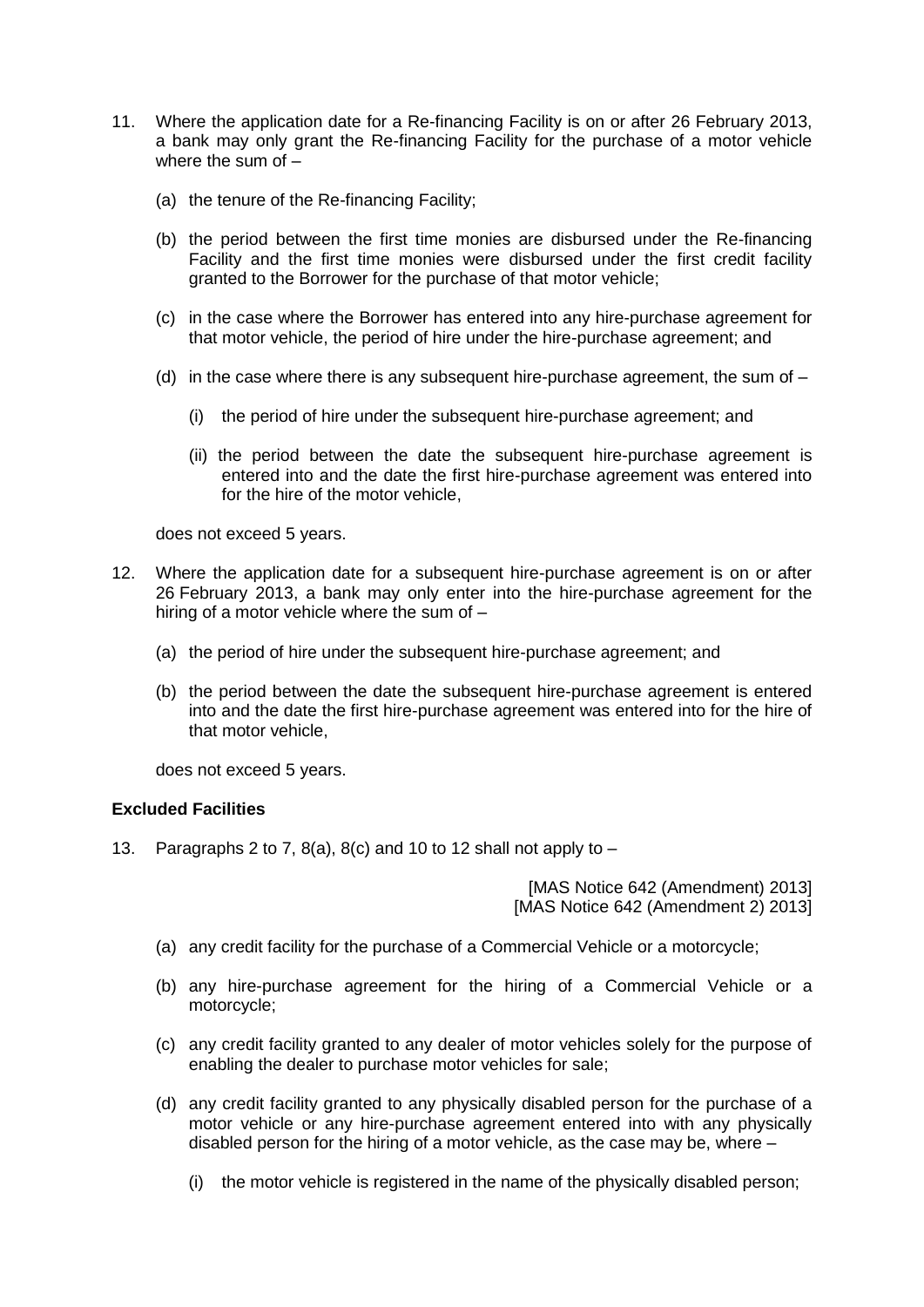- (ii) the physically disabled person and his caregivers do not have any existing motor vehicle, the credit facility for the purchase of which or hire-purchase agreement for the hire of which is excluded under sub-paragraphs (d) and (e) respectively;
- (iii) the bank has obtained from the physically disabled person, prior to granting the credit facility or entering into the hire-purchase agreement, as the case may be $-$ 
	- (A) a copy of the agreement to purchase the motor vehicle, to certify that the motor vehicle is registered in the name of the physically disabled person;
	- (B) a front and back copy of the National Registration Identity Card of the physically disabled person;
	- (C) a written declaration from the physically disabled person that the physically disabled person and his caregivers do not have any existing motor vehicle, the credit facility for the purchase of which or hirepurchase agreement for the hire of which is excluded under subparagraphs (d) and (e) respectively; and
	- (D) a copy of any of the following:
		- (I) a letter certifying payment of claims to the physically disabled person under any severe disability insurance policy taken out with an approved insurer under the ElderShield Scheme;
		- (II) a letter certifying payment of claims to the physically disabled person under the Interim Disability Assistance Programme for the Elderly;
		- (III) a car park label issued to the physically disabled person under the Car Park Label Scheme administered by the Centre for Enabled Living where the physical disability of the person has been certified by a fully registered medical practitioner to be permanent;
		- (IV) a medical assessment form completed by a rehabilitation physician practising in the Department of Rehabilitation Medicine at the Tan Tock Seng Hospital, certifying that the physically disabled person is permanently physically disabled but medically fit and functionally able to drive safely, together with a front and back copy of a driving licence of the physically disabled person; or
		- (V) a medical assessment form completed by a fully registered medical practitioner authorised by the Ministry of Health<sup>3</sup> to certify that the physically disabled person is permanently physically disabled and requires maximal or total assistance in the mobility aspect of his activities of daily living, certifying that the physically disabled person

 $\frac{1}{3}$ The list of fully registered medical practitioners authorised by the Ministry of Health for this purpose is available on MAS' website at <http://www.mas.gov.sg/~/media/resource/news\_room/press\_releases/2013/List%20of%20Appointed%20Me dical%20Assessors%20%2015%20April%20revised.pdf>.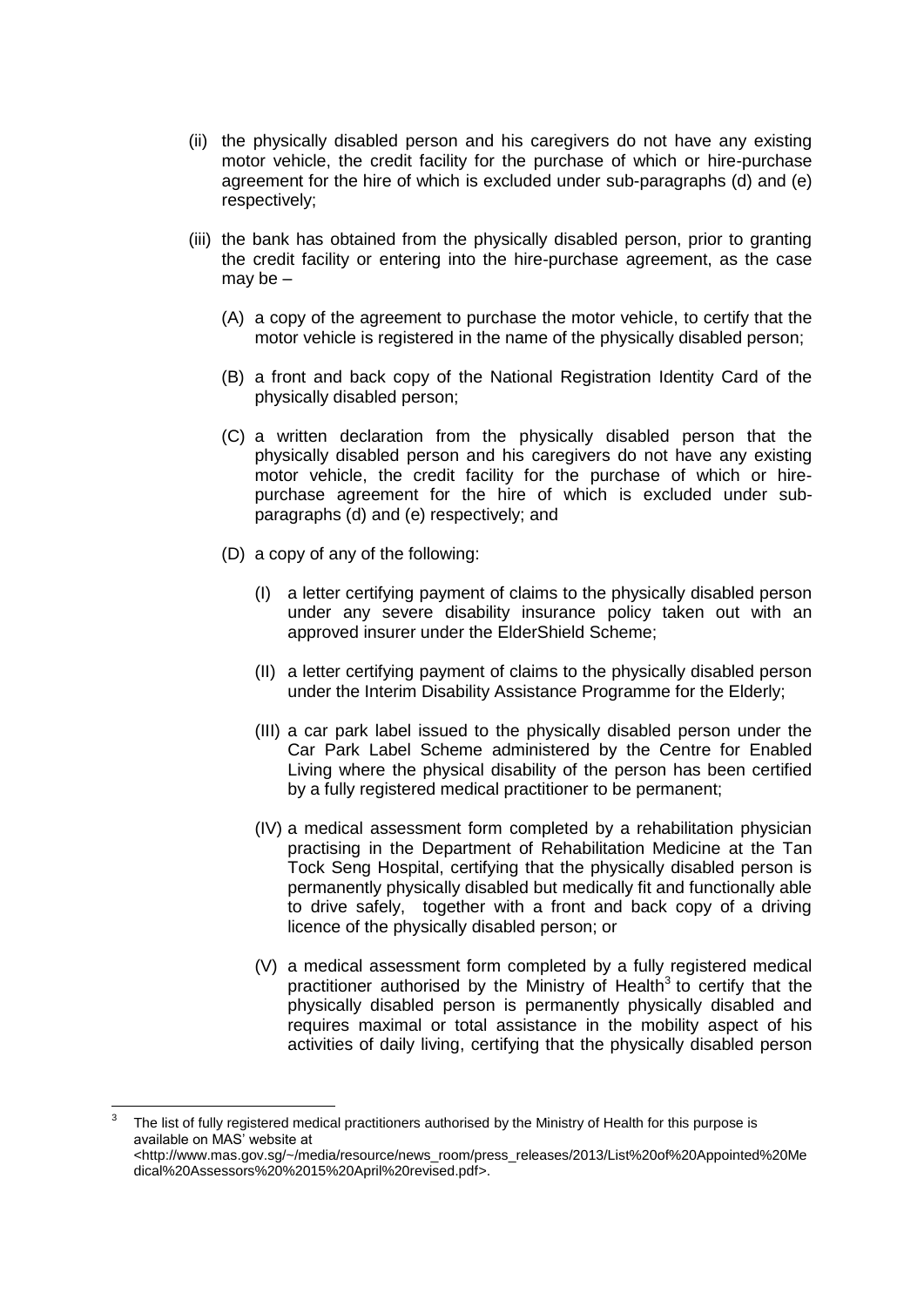is permanently physically disabled and requires maximal or total assistance in the mobility aspect of his activities of daily living;

[MAS Notice 642 (Amendment 3) 2013]

- (iv) the bank has obtained from the physically disabled person, as soon as practicable after the motor vehicle is registered, a copy of the vehicle registration details of the motor vehicle<sup>4</sup>, to certify that the motor vehicle is registered in the name of the physically disabled person;
- (v) the bank has, prior to granting the credit facility or entering into the hirepurchase agreement, as the case may be, submitted the documents referred to in sub-paragraph (d)(iii) to the Authority and has obtained the confirmation of the Authority that the credit facility or hire-purchase agreement, as the case may be, satisfies the conditions in sub-paragraph (d)(ii); and
- (vi) the bank has submitted a copy of the vehicle registration details of the motor vehicle which it obtained under paragraph (d)(iv) from the physically disabled person to the Authority as soon as practicable; and
- (e) any credit facility granted to any caregiver of a physically disabled person for the purchase of a motor vehicle or any hire-purchase agreement entered into with any caregiver of a physically disabled person for the hiring of a motor vehicle, as the case may be, where –
	- (i) the motor vehicle is registered in the name of the caregiver of the physically disabled person;
	- (ii) the physically disabled person, the caregiver and all other caregivers of the physically disabled person do not have any existing motor vehicle, the credit facility for the purchase of which or hire-purchase agreement for the hire of which is excluded under sub-paragraphs (d) and (e) respectively;
	- (iii) the bank has obtained from the caregiver of the physically disabled person, prior to the granting of the credit facility or entering into the hire-purchase agreement, as the case may be –
		- (A) a copy of the agreement to purchase the motor vehicle, to certify that the motor vehicle is registered in the name of the caregiver of the physically disabled person;
		- (B) a front and back copy of the National Registration Identity Card of the caregiver of the physically disabled person;
		- (C) a front and back copy of the National Registration Identity Card of the physically disabled person;
		- (D) a written declaration from the caregiver of the physically disabled person that the physically disabled person, the caregiver and any other caregiver of the physically disabled person do not have any existing motor vehicle, the credit facility for the purchase of which or hire-purchase agreement for the hiring of which is excluded under sub-paragraphs (d) and (e) respectively; and

1

<sup>4</sup> This can be downloaded from the website www.onemotoring.com.sg.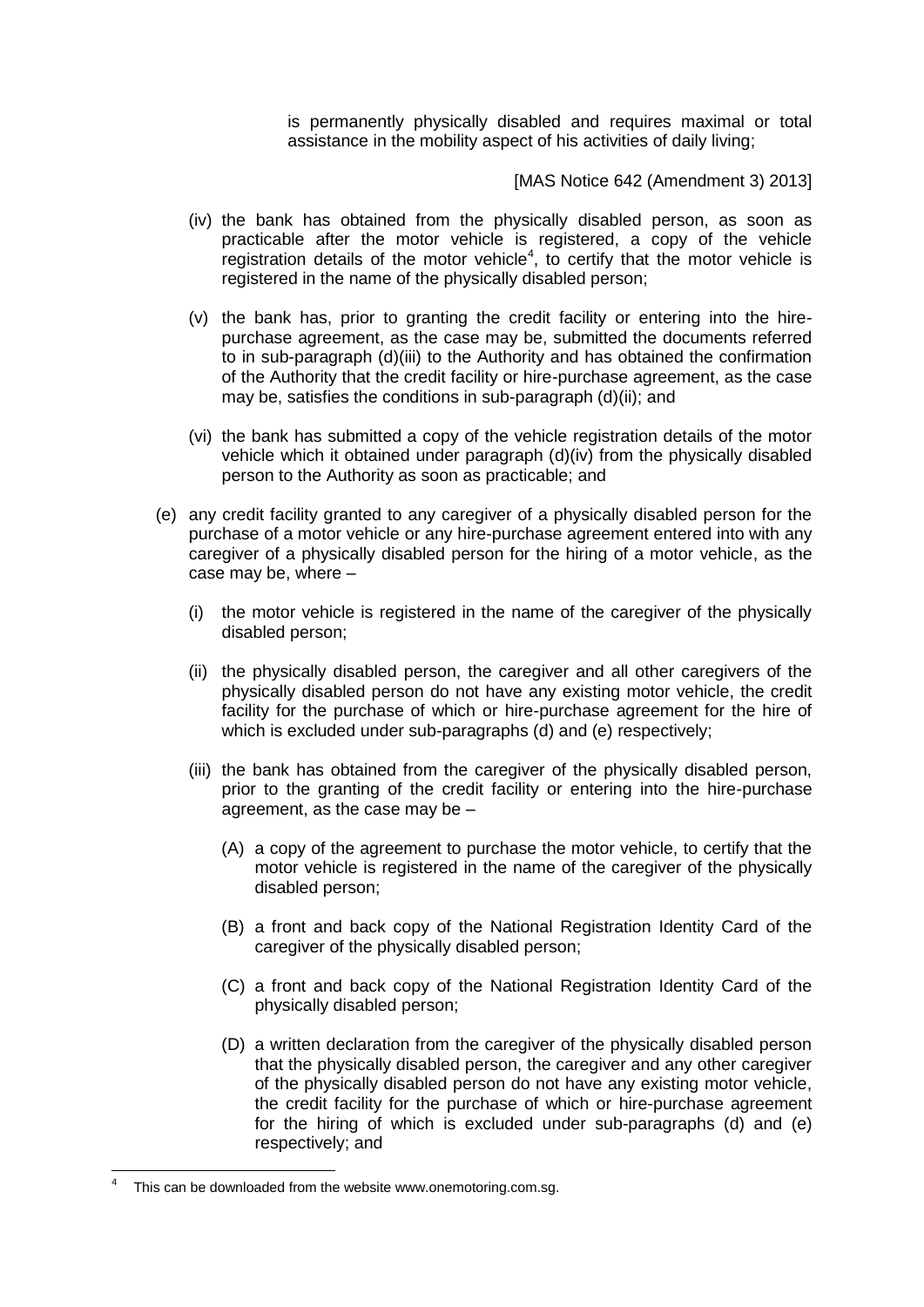- (E) where the caregiver of the physically disabled person does not have the same address on his National Registration Identification Card as the physically disabled person, a copy of any of the following, where applicable:
	- (I) documentary proof that the caregiver of the physically disabled person and the physically disabled person have a familial relationship or in the case where there is no documentary proof, a written declaration from the caregiver of the physically disabled person that he has a familial relationship with the physically disabled person; or
	- (II) an order of court appointing the caregiver of the physically disabled person as a deputy of the physically disabled person under section 24 of the Mental Capacity Act (Cap. 177A); and
- (F) a copy of any of the following:
	- (I) a letter certifying payment of claims to the physically disabled person under any severe disability insurance policy taken out with an approved insurer under the ElderShield Scheme;
	- (II) a letter certifying payment of claims to the physically disabled person under the Interim Disability Assistance Programme for the Elderly;
	- (III) a car park label issued to the physically disabled person under the Car Park Label Scheme administered by the Centre for Enabled Living where the physical disability of the person has been certified by a fully registered medical practitioner to be permanent;
	- (IV) a medical assessment form completed by a rehabilitation physician practising in the Department of Rehabilitation Medicine at the Tan Tock Seng Hospital, certifying that the physically disabled person is permanently physically disabled but medically fit and functionally able to drive safely, together with a front and back copy of a driving licence of the physically disabled person; or
	- (V) a medical assessment form completed by a fully registered medical practitioner authorised by the Ministry of Health to certify that the physically disabled person is permanently physically disabled and requires maximal or total assistance in the mobility aspect of his activities of daily living, certifying that the physically disabled person is permanently physically disabled and requires maximal or total assistance in the mobility aspect of his activities of daily living;

[MAS Notice 642 (Amendment 3) 2013]

- (iv) the bank has obtained from the caregiver of the physically disabled person, as soon as practicable after the motor vehicle is registered, a copy of the vehicle registration details of the motor vehicle, to certify that the motor vehicle is registered in the name of the caregiver of the physically disabled person;
- (v) the bank has, prior to granting the credit facility or entering into the hirepurchase agreement, as the case may be, submitted the documents referred to in sub-paragraph (e)(iii) to the Authority and has obtained the confirmation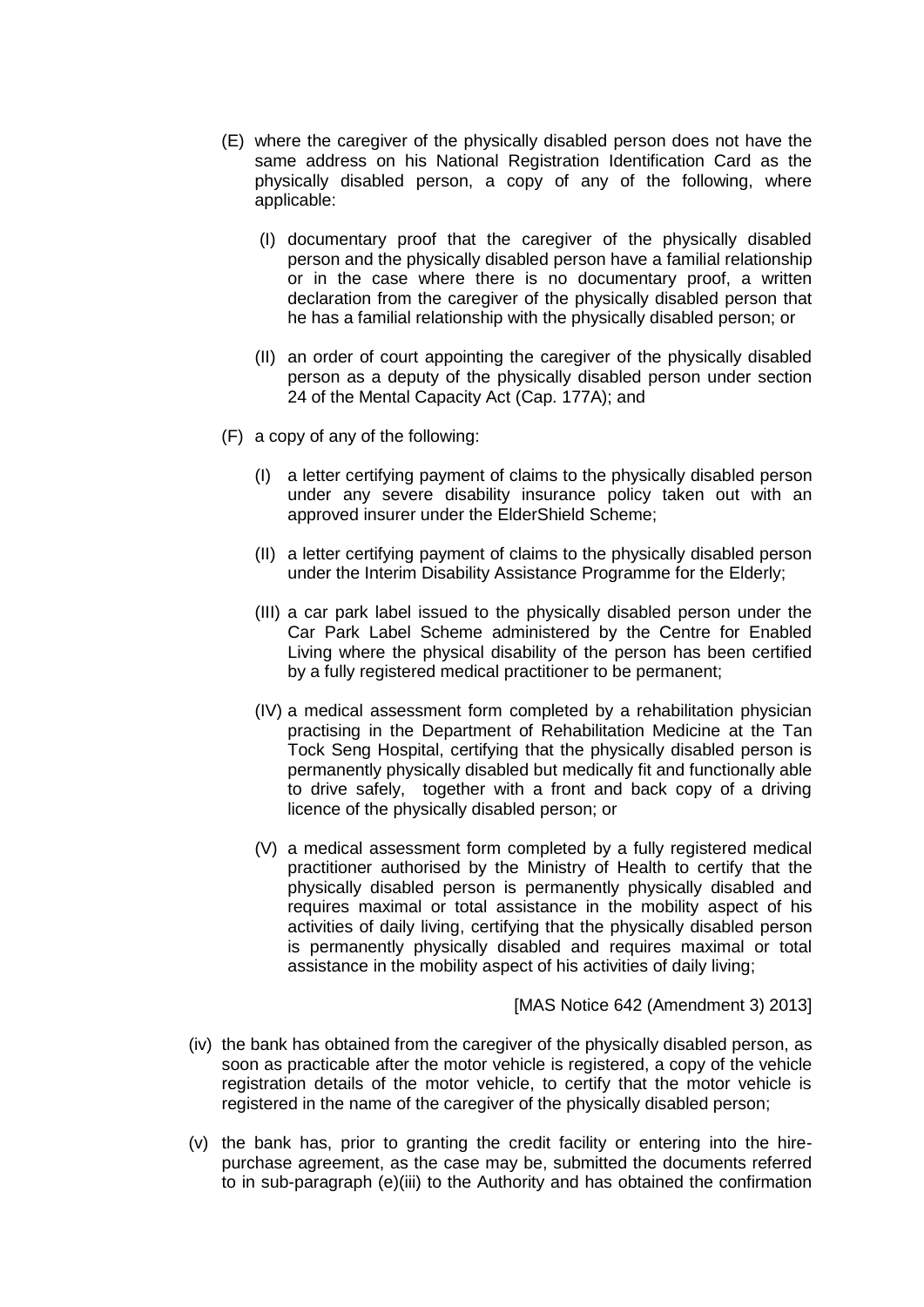of the Authority that the credit facility or hire-purchase agreement, as the case may be, satisfies the conditions in sub-paragraph (e)(ii); and

- (vi) the bank has submitted a copy of the vehicle registration details of the motor vehicle which it obtained under sub-paragraph (e)(iv) from the caregiver of the physically disabled person to the Authority as soon as practicable.
- 13A. Paragraphs 2 to 7,  $8(a)$  and  $8(c)$  shall not apply to  $-$ 
	- (a) any credit facility granted for the purchase of a used motor vehicle; and
	- (b) any hire-purchase agreement entered into for the hiring of a used motor vehicle.

[MAS Notice 642 (Amendment 2) 2013]

### **Definitions and Interpretations**

- 14. In this Notice,
	- (aa)"approved insurer" has the same meaning as defined in regulation 2 of the Central Provident Fund (Withdrawals for ElderShield Scheme) Regulations;

[MAS Notice 642 (Amendment) 2013]

- (a) "Borrower" means any person applying for a credit facility;
- (ab)"Car Park Label Scheme" means a scheme administered by the Centre for Enabled Living which provides for –
	- (i) a person who is driving a motor vehicle and has a physical disability or medical condition with mobility constraints, requiring the use of a bulky mobility aid; or
	- (ii) a person ferrying a person with physical disability or medical condition with mobility constraints, requiring the use of a bulky mobility aid,

to park at designated parking lots reserved for such use;

[MAS Notice 642 (Amendment) 2013]

- (ac) "caregiver of a physically disabled person" or "caregiver of the physically disabled person" means any person who –
	- (i) has the same address on his National Registration Identity Card as the physically disabled person;
	- (ii) has a familial relationship with the physically disabled person; or
	- (iii) is a deputy appointed by the court under section 24 of the Mental Capacity Act (Cap. 177A) for the physically disabled person;

[MAS Notice 642 (Amendment) 2013]

(b) "COE" means the Certificate of Entitlement and is a permit issued by the Registrar of Vehicles under section 10A of the Road Traffic Act (Cap. 276);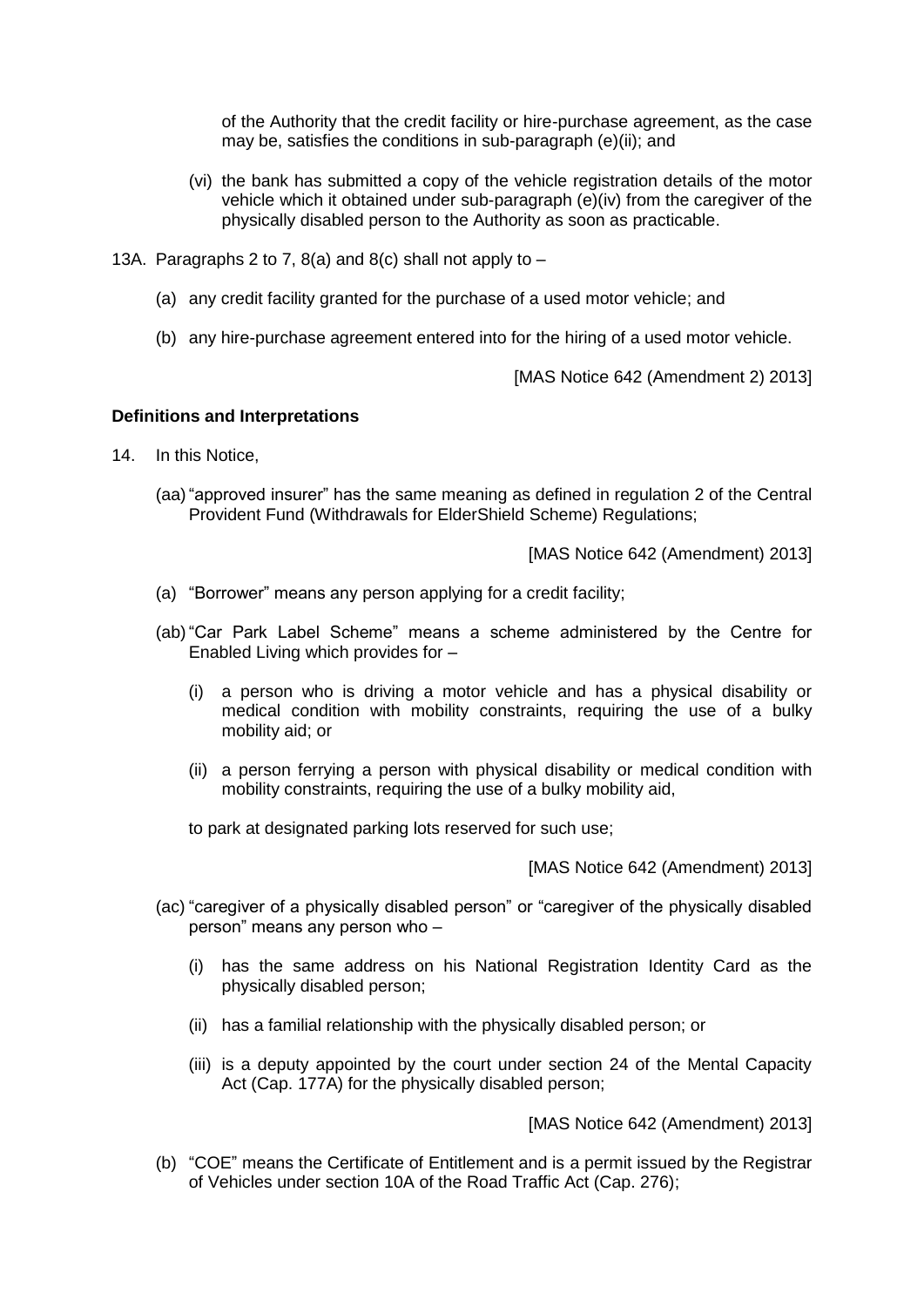- (c) "Commercial Vehicle" means a vehicle in Singapore that is a
	- (i) goods vehicle as defined in section 2 of the Road Traffic Act (but does not include a goods-cum-passengers vehicle as defined in rule 2 of the Road Traffic (Motor Vehicles, Registration and Licensing) Rules);
	- (ii) omnibus, school bus, private hire bus, excursion bus or private bus, as described in the Second Schedule to the Road Traffic Act;
	- (iii) engineering plant, such as a tractor, a road roller, an excavator, a forklift, a dumper, a grader, a concrete pump, a dozer, a loader, a skidder, a compactor, a scrapper, a pipe-layer, a handcraft, a pax step or an airport service equipment;
	- (iv) private hire car as described in the Second Schedule of the Road Traffic Act; or
	- (v) taxi as described in the Second Schedule to the Road Traffic Act;
- (ca) "ElderShield Scheme" has the same meaning as defined in regulation 2 of the Central Provident Fund (Withdrawals for ElderShield Scheme) Regulations:

[MAS Notice 642 (Amendment) 2013]

(cb) "driving licence" has the same meaning as defined in section 2 of the Road Traffic Act (Cap. 276);

[MAS Notice 642 (Amendment 3) 2013]

(cc) "fully registered medical practitioner" has the same meaning as defined in section 2 of the Medical Registration Act (Cap. 174);

[MAS Notice 642 (Amendment 3) 2013]

- (d) "hirer" means any person who takes or has taken a motor vehicle from a bank under a hire-purchase agreement;
- (e) "hire-purchase agreement" means an agreement, under which
	- (i) a motor vehicle is bailed to the hirer in return for periodical payments; and
	- (ii) the property in the motor vehicle will pass to the hirer if the terms of the agreement are complied with and one or more of the following occur:
		- (A) the exercise of an option to purchase by the hirer;
		- (B) the doing of any other specified act by any party to the agreement;
		- (C) the happening of any other specified event;
- (f) "hire-purchase price" means the total sum payable by the hirer under a hirepurchase agreement in order to complete the purchase of a motor vehicle to which the agreement relates, exclusive of any sum payable as a penalty or as compensation or damages for a breach of the agreement;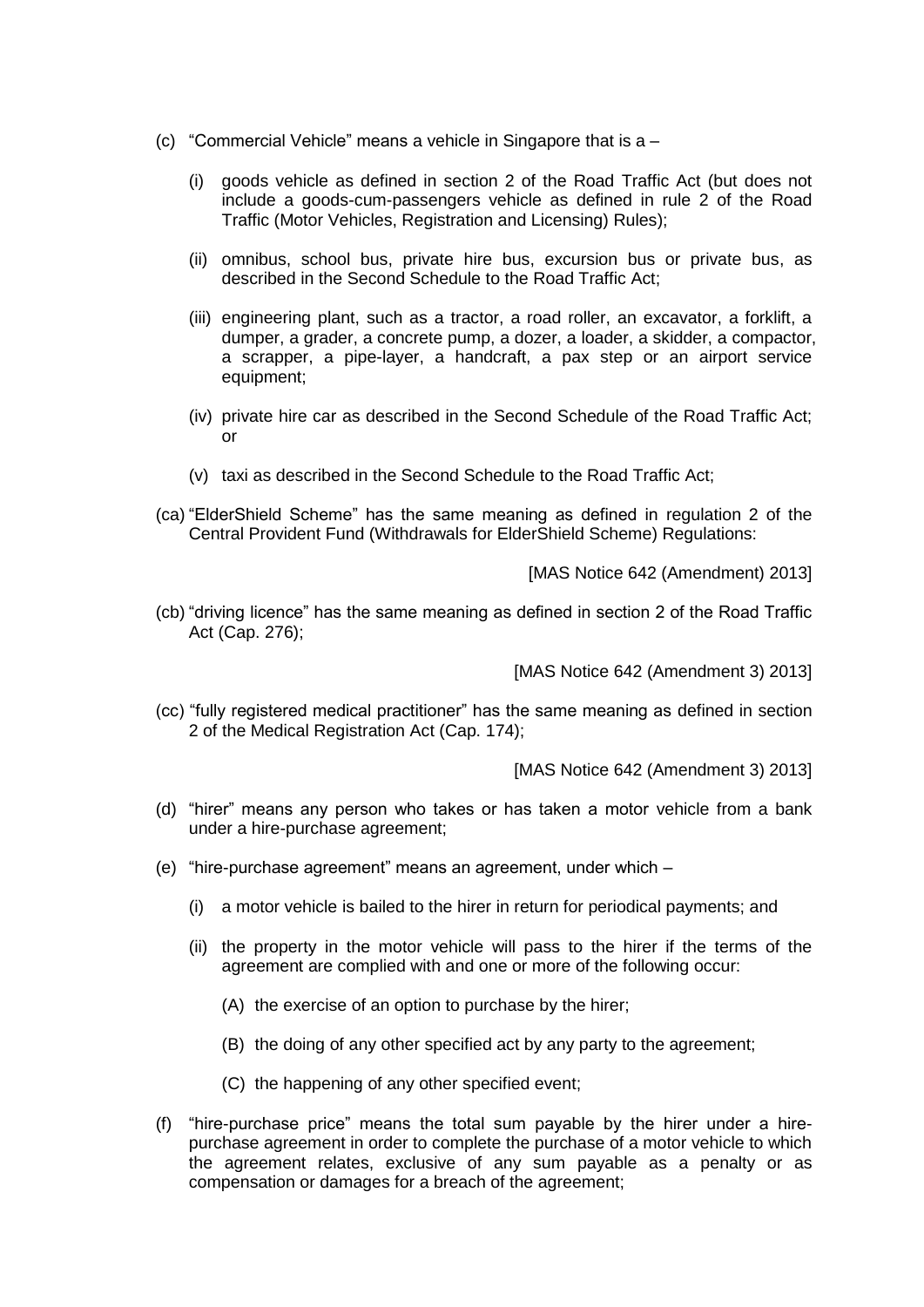(fa) "Interim Disability Assistance Programme for the Elderly" means a government assistance scheme providing financial help to needy and disabled elderly Singaporeans, who were not eligible to join the ElderShield Scheme because of their age or pre-existing disabilities.

[MAS Notice 642 (Amendment 3) 2013]

- (g) "motor vehicle" has the same meaning as defined in section 2 of the Road Traffic Act;
- (ga)"OMV" or "open market value" means the value of a motor vehicle as determined by the Registrar in accordance with rule 7(3) of the Road Traffic (Motor Vehicles, Registration and Licensing) Rules;

[MAS Notice 642 (Amendment) 2013]

(gb)"physically disabled person" means any person who –

- (i) qualifies for payment of claims under any severe disability insurance policy taken out with an approved insurer under the ElderShield Scheme;
- (ii) qualifies for the payment of claims under the Interim Disability Assistance Programme for the Elderly;
- (iii) holds a car park label under the Car Park Label Scheme administered by the Centre for Enabled Living, and whose disability has been assessed by a fully registered medical practitioner to be permanent;
- (iv) is certified by a rehabilitation physician practising in the Department of Rehabilitation Medicine at the Tan Tock Seng Hospital to be permanently physically disabled but medically fit and functionally able to drive safely for the purposes of excluding any credit facility granted to or hire-purchase agreement entered into with a physically disabled person or a caregiver of a physically disabled person under paragraphs 13(d) and (e) respectively; or
- (v) is certified by a fully registered medical practitioner authorised by the Ministry of Health to certify that the physically disabled person is permanently physically disabled and requires maximal or total assistance in the mobility aspect of his activities of daily living, to be permanently physically disabled and requires maximal or total assistance in the mobility aspect of his activities of daily living;

[MAS Notice 642 (Amendment) 2013] [MAS Notice 642 (Amendment 3) 2013]

- (h) "purchase price", in relation to a motor vehicle, means the aggregate of the price of the motor vehicle, its relevant taxes and the price of the COE as applicable;
- (i) "Re-financing Facility" in relation to a motor vehicle, means a credit facility granted for the sole purpose of enabling the Borrower to repay –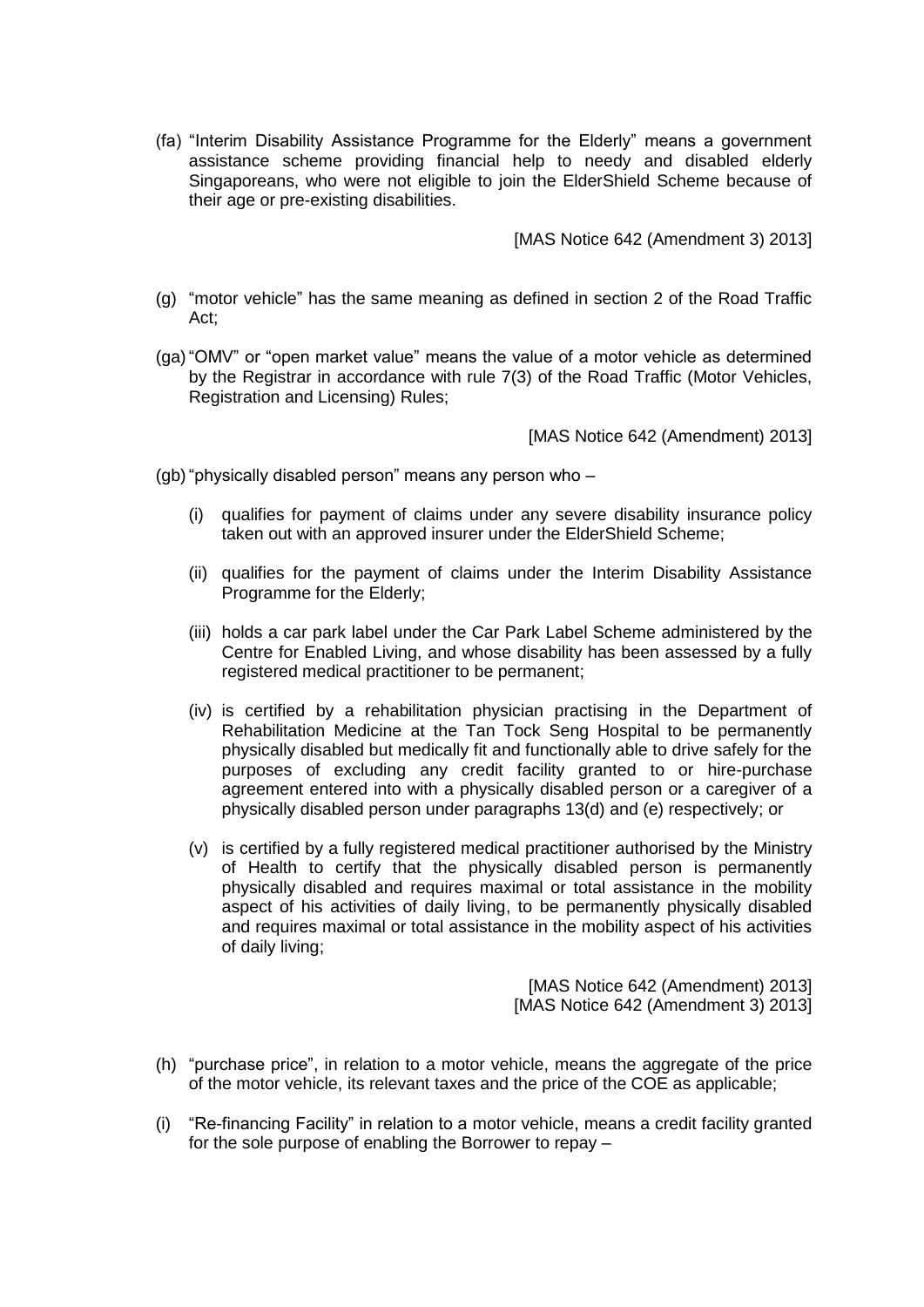- (i) the balance outstanding under a credit facility obtained by the Borrower for the purchase of that motor vehicle; or
- (ii) the balance outstanding under a Re-financing Facility in respect of that motor vehicle;
- (j) "Relevant Amount", in relation to the purchase or hiring of a motor vehicle, as the case may be, under a scenario specified in the second column of the tables below, means LTV% x [purchase price – amount of discount, rebate, or any other benefits offered by the vendor of the motor vehicle or any other person], where "LTV%" is the loan-to-value ratio specified in the first column of the tables:

| LTV% | Scenario                                                                                                                                                                                                                                                                                                  |
|------|-----------------------------------------------------------------------------------------------------------------------------------------------------------------------------------------------------------------------------------------------------------------------------------------------------------|
| 60%  | In the case of a credit facility granted for the purchase of a motor<br>vehicle or a hire-purchase agreement entered into for the hiring of a<br>motor vehicle, as the case may be, where -                                                                                                               |
|      | (a) the OMV is $$20,000$ or less;                                                                                                                                                                                                                                                                         |
|      | (b) the date on which the agreement to purchase the motor vehicle is<br>on or after 26 February 2013, or where there is no agreement to<br>purchase the motor vehicle, the date on which the Borrower or<br>hirer, as the case may be, successfully obtains a COE is on or<br>after 26 February 2013; and |
|      | the motor vehicle has not been registered before with the<br>(c)<br>Registrar under section 10 of the Road Traffic Act (Cap. 276).                                                                                                                                                                        |
| 50%  | In the case of a credit facility granted for the purchase of a motor<br>vehicle or a hire-purchase agreement entered into for the hiring of a<br>motor vehicle, as the case may be, where -                                                                                                               |
|      | (a) the OMV is more than $$20,000$ ;                                                                                                                                                                                                                                                                      |
|      | (b) the date on which the agreement to purchase the motor vehicle is<br>on or after 26 February 2013, or where there is no agreement to<br>purchase the motor vehicle, the date on which the Borrower or<br>hirer, as the case may be, successfully obtains a COE is on or<br>after 26 February 2013; and |
|      | the motor vehicle has not been registered before with the<br>(c)<br>Registrar under section 10 of the Road Traffic Act (Cap. 276).                                                                                                                                                                        |

| LTV% | Scenario                                                                                                                                                                                    |
|------|---------------------------------------------------------------------------------------------------------------------------------------------------------------------------------------------|
| 60%  | In the case of a credit facility granted for the purchase of a motor<br>vehicle or a hire-purchase agreement entered into for the hiring of a<br>motor vehicle, as the case may be, where - |
|      | the value of $\{OMV - [(a - b)/(120 - b)] \times OMV\}$ is \$20,000 or less;<br>(a)                                                                                                         |
|      | the date on which the agreement to purchase the motor vehicle is<br>(b)<br>on or after 26 February 2013; and                                                                                |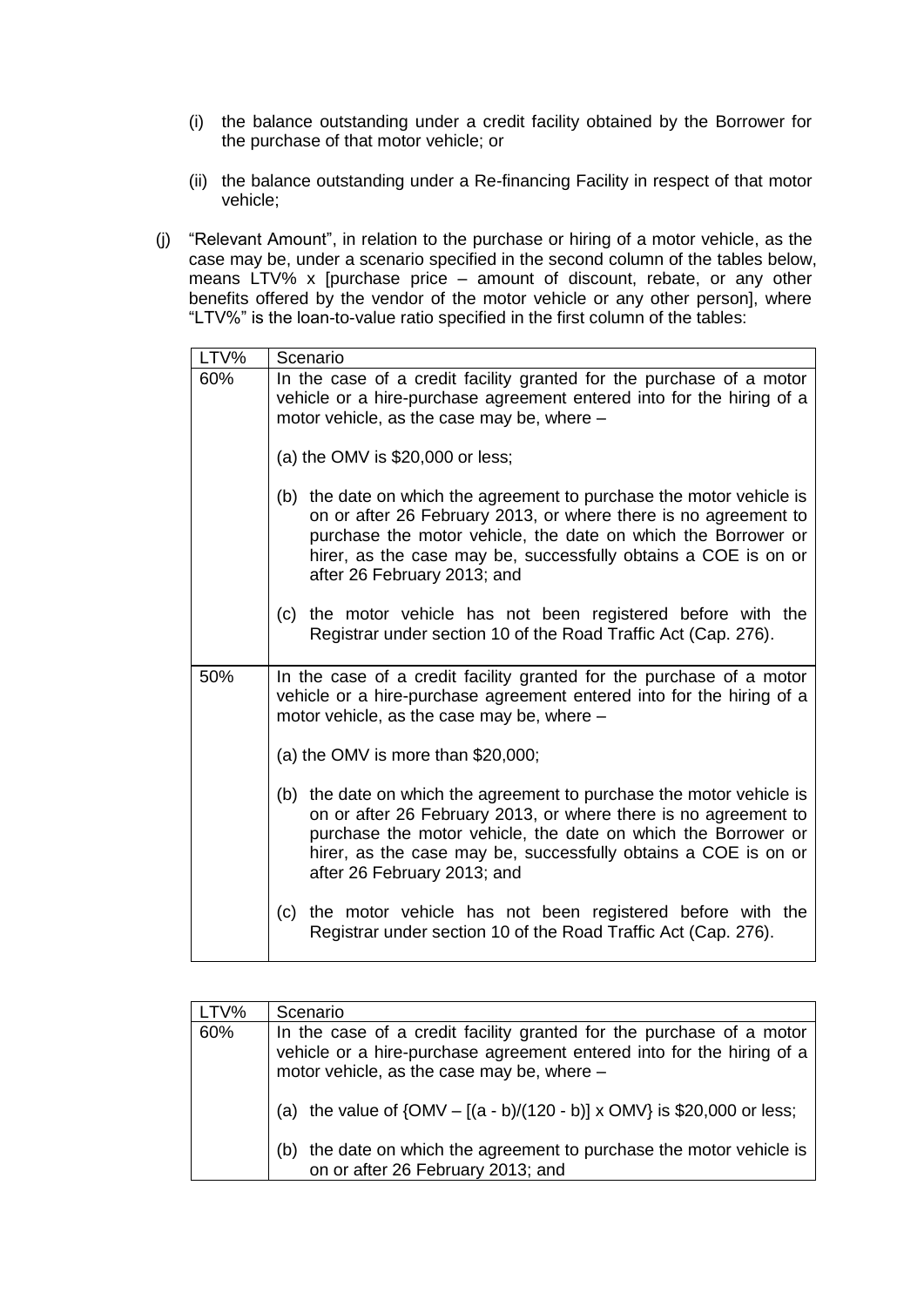|     | (c) the motor vehicle has been registered before with the Registrar<br>under section 10 of the Road Traffic Act (Cap. 276),                                                                   |
|-----|-----------------------------------------------------------------------------------------------------------------------------------------------------------------------------------------------|
|     | where $-$                                                                                                                                                                                     |
|     | "a" is the date of the agreement to purchase the motor vehicle minus<br>the date of first registration of the motor vehicle outside Singapore,<br>rounded down to the nearest month; and      |
|     | "b" is the date of first registration of the motor vehicle in Singapore<br>minus the date of first registration of the motor vehicle outside<br>Singapore, rounded down to the nearest month. |
| 50% | In the case of a credit facility granted for the purchase of a motor<br>vehicle or a hire-purchase agreement entered into for the hiring of a<br>motor vehicle, as the case may be, where -   |
|     | (a) the value of $\{OMV - [(a - b)/(120 - b)] \times OMV\}$ is more than<br>\$20,000;                                                                                                         |
|     | (b) the date on which the agreement to purchase the motor vehicle is<br>on or after 26 February 2013; and                                                                                     |
|     | (c) the motor vehicle has been registered before with the Registrar<br>under section 10 of the Road Traffic Act (Cap. 276),                                                                   |
|     | where $-$                                                                                                                                                                                     |
|     | "a" is the date of the agreement to purchase the motor vehicle minus<br>the date of first registration of the motor vehicle outside Singapore,<br>rounded down to the nearest month; and      |
|     | "b" is the date of first registration of the motor vehicle in Singapore<br>minus the date of first registration of the motor vehicle outside<br>Singapore, rounded down to the nearest month. |

[MAS Notice 642 (Amendment) 2013] [MAS Notice 642 (Amendment 2) 2013]

- (k) "Registrar" has the same meaning as in section 2 of the Road Traffic Act (Cap. 276);
- (ka) "severe disability insurance policy" has the same meaning as defined in regulation 2 of the Central Provident Fund (Withdrawals for ElderShield Scheme) Regulations;

[MAS Notice 642 (Amendment) 2013]

(l) "subsequent hire-purchase agreement" in relation to a motor vehicle, means a hire-purchase agreement entered into by the hirer with a bank, merchant bank, finance company or any other company for the sole purpose of enabling the hirer to terminate its hire-purchase agreement with another bank, merchant bank,